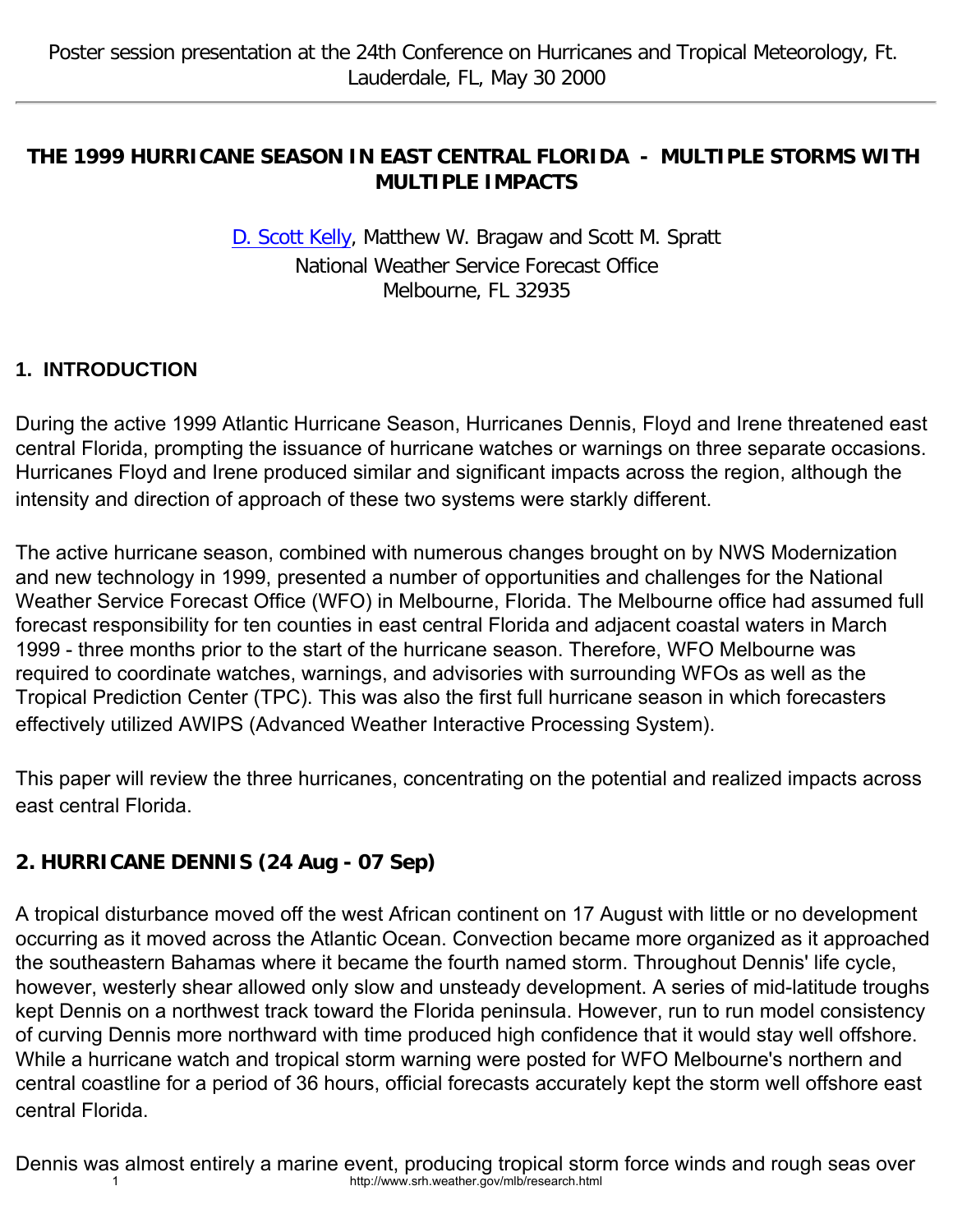the coastal waters. High confidence in the forecast track allowed WFO Melbourne forecasters to highlight the expected winds and wave heights over the coastal waters with good consistency from shift to shift while downplaying the threat to the Florida mainland. Rough surf and above normal high tides produced some beach erosion which caused little concern at the time. Rainfall associated with the hurricane was minimal and confined to coastal sections. However, an excessive rain event occurred over central Brevard county where locally over 150 mm of rain fell during the evening of 31 August in the wake of Dennis as it meandered off the North Carolina coast.

During its closest approach to the WFO Melbourne county warning area, approximately 130 n mi offshore Cape Canaveral on 29 August, Dennis roughly paralleled the Florida east coast and reached its maximum strength of 90 knots. WFO Melbourne issued short term forecasts (NOWCAST) every hour, providing the latest information on speed and direction of the hurricane based on trends from radar and satellite imagery from AWIPS workstations. This same effective approach was used during subsequent tropical systems to affect east central Florida.

# **3. HURRICANE FLOYD (07 Sep - 17 Sep)**

One of the most powerful weather systems on record to threaten the central Florida peninsula, Hurricane Floyd presented TPC and WFO Melbourne with a unique set of logistical and forecasting challenges.

Like Dennis, Floyd also developed from a tropical disturbance that moved off the west African continent. It proceeded west across the tropical Atlantic with slow strengthening. Under the influence of a large mid-latitude trough, Floyd was pulled northwest and missed the northeast Caribbean islands. Floyd then turned due west as it fell under the influence of a large mid-latitude high pressure system. It was during this time that Floyd underwent a period of major strengthening, becoming a near-category 5 hurricane as it approached the central Bahamas. Concern mounted as this large powerful storm began to threaten central Florida.

Within 24 hours of Floyd's closest point of approach - 87 n mi offshore Cape Canaveral on 15 September - the forecast track indicated the potential for the western eyewall to reach the coastline. Local forecast products and information provided to emergency managers indicated a likelihood of category one hurricane conditions, but also stressed that a small deviation west of the expected track would bring very damaging category three winds ashore. Based on the strength of thehurricane, large radius of maximum winds, and uncertainty associated with the exact track, a massive coastal evacuation was ordered by local officials. For a number of reasons, the public heeded this advice in large numbers, partly due to the fact that the size of the hurricane filled television screens and that the local media dubbed Floyd "Andrew's big brother".

While tens of thousands of Florida residents prepared for the worst, a "race" was on between Floyd's onshore track and a mid-latitude trough that was forecast to pull Floyd northward. The real forecasting challenge was when that turn would commence. Fortunately, the eventual hurricane track featured a small shift east of the official forecast, thus limiting the most serious effects to damaging hurricane wind gusts along the immediate coast and severe beach erosion.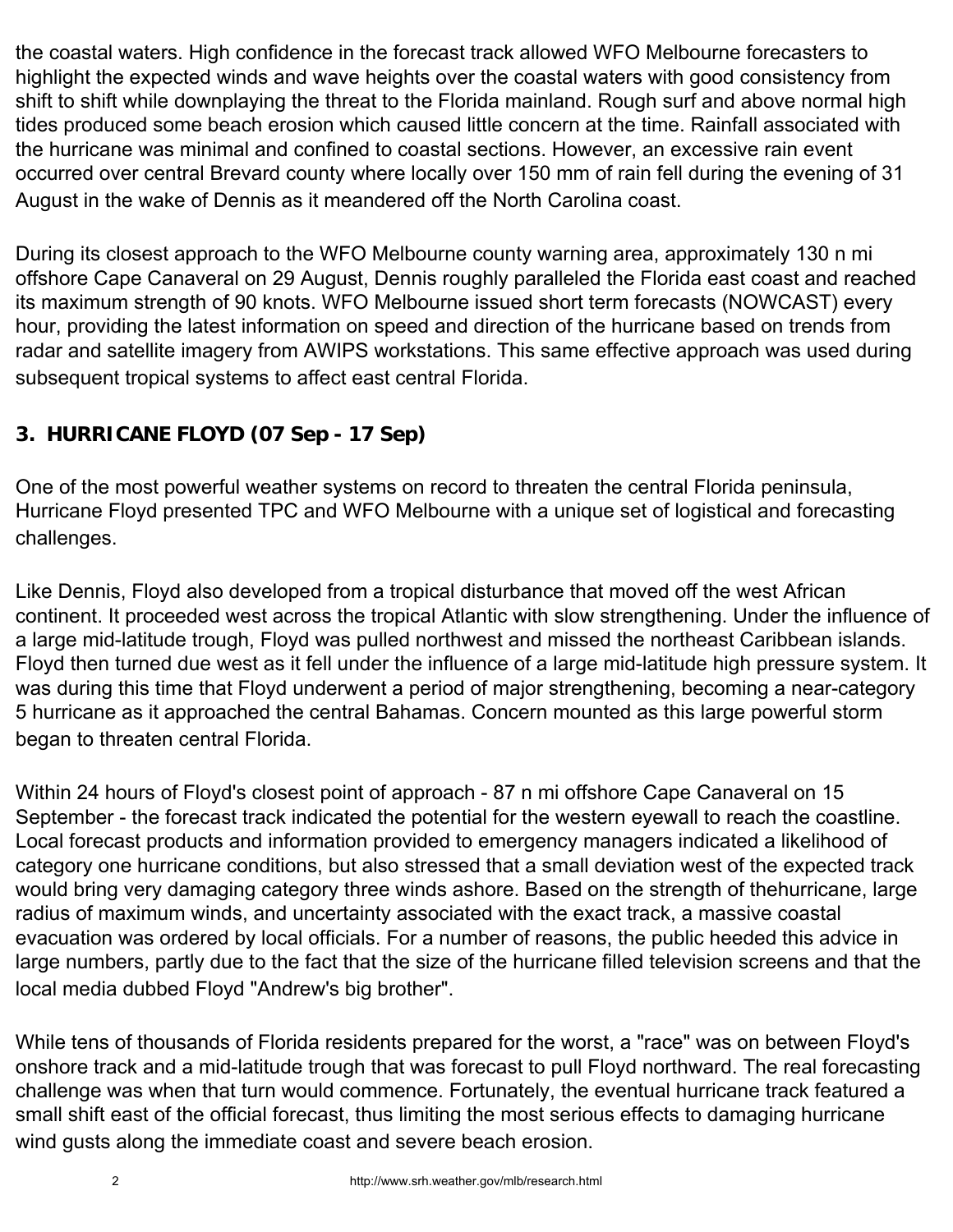Around 09Z 15 September, the eye of hurricane Floyd passed directly over buoy 41010, located 120 n mi east of Cape Canaveral. [Figure 1](#page-3-0) shows the extremely high wave heights - in excess of 50 feet! that were recorded. Although Floyd was a category 4 storm, maximum sustained winds reported by the buoy were less than 75 knots, with a peak gust of 92 knots. The winds were likely underestimated due to the buoy being sheltered in periodic wave troughs and otherwise not being in an upright position when measurements were taken. In fact, this powerful hurricane proved too much for buoy 41010 which broke free from its mooring and became adrift in the southwest Atlantic shortly after the eyewall passed overhead.

Meteorologists from the Range Weather Office at Cape Canaveral Air Force Station and the 45th Weather Squadron at Patrick Air Force Base were evacuated to WFO Melbourne, where they provided continuous weather support to the air base and the one billion dollars in space center assets at the Cape. As Floyd neared the Florida coast, WFO Melbourne implemented its office hurricane safety procedures, and several office members evacuated their families further inland. Representatives from the Platinum Coast Amateur Radio Society provided real time reports for inclusion into local products.

## **4. HURRICANE IRENE (13 Oct - 19 Oct)**

In mid-October, Irene formed over the climatologically favorable western Caribbean and moved northnortheast across western Cuba. The flat lowlands of western Cuba did little to disrupt its circulation and Irene strengthened into a hurricane as it moved across the warm waters of the Florida Straits. The hurricane force winds, however, were limited to the storm's eastern hemisphere, and for the most part remained over water as Irene tracked north-northeast across the Florida Keys and the southern peninsula. Irene emerged into the Atlantic near Jupiter Inlet and traveled up the coast, just 30 n mi offshore the Cape on 16 October.

Local forecasts during Irene initially stressed the threat of heavy rainfall and a minimal threat of wind damage as the hurricane was expected to weaken to a tropical storm and pass over the central Florida interior. Evacuations of coastal residents were not ordered, in sharp contrast to large scale evacuations ordered weeks earlier due to Floyd. As Irene approached central Florida, however, the more eastward track allowed the system to maintain minimal hurricane intensity. This short term change in the track required quick modifications to local forecasts, strongly emphasizing imminent damaging wind gusts near the coast, and a reduced chance for flooding rains inland. As the center of Irene reached the Atlantic during the early morning hours, radar imagery indicated a reorganization of inner convective bands. These bands affected east central Florida coastal counties for over 12 hours as the center of the hurricane moved slowly up the coast. Although sustained winds did not reach hurricane force, wind gusts over 65 knots and rain totals over 120 mm were recorded across several coastal counties.

Excessive antecedent rainfall in the previous six weeks had produced widespread 250 to 350 mm of rain across the area. This saturated the ground and loosened root systems which allowed winds associated with Irene to be more destructive than expected. Higher seas likely prevented water from flowing out the inlets, resulting in higher water levels in the Indian River Lagoon. Combined with strong north winds allowing a long fetch down the river, many private docks and north-facing structures were